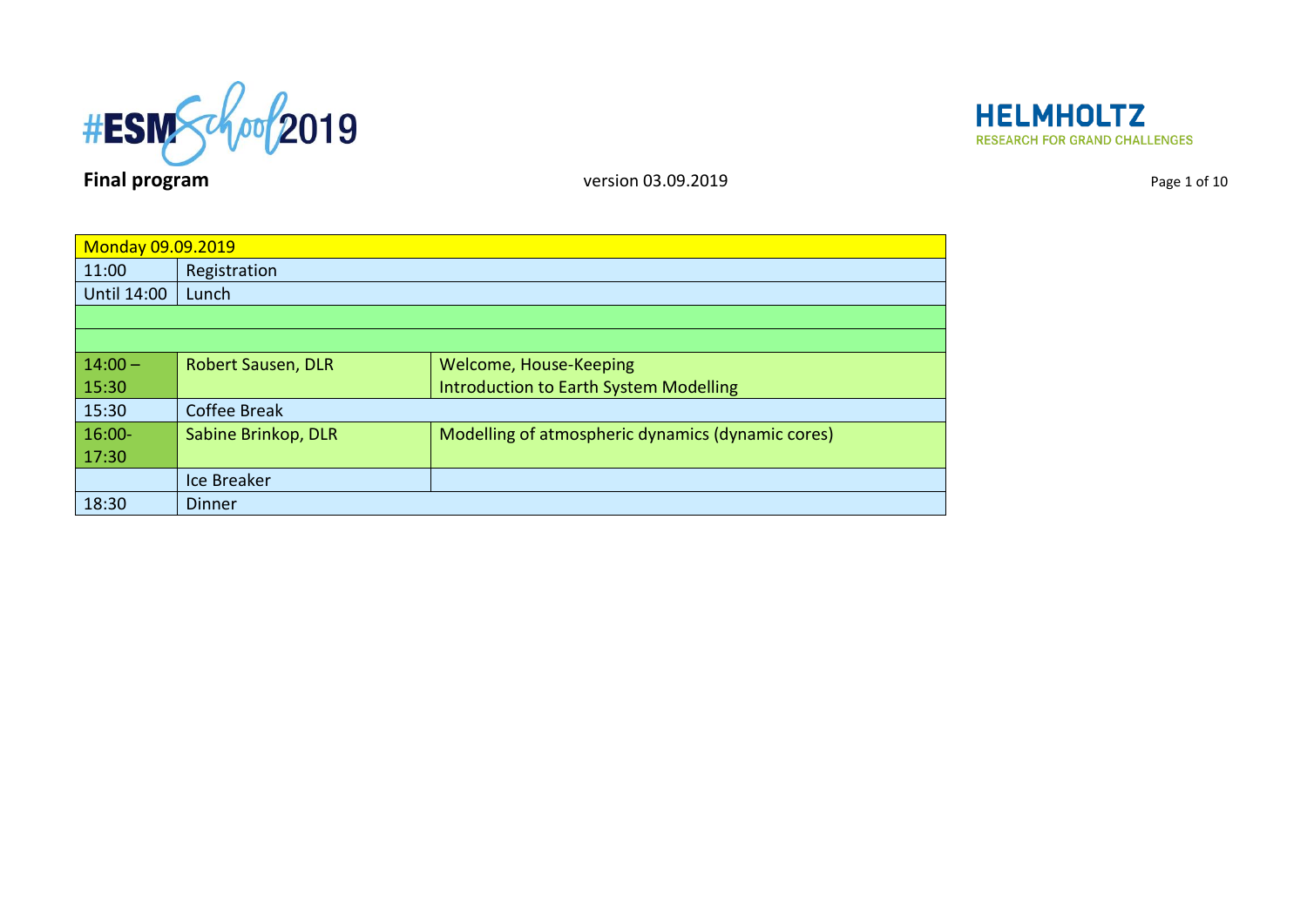



| Tuesday 10.09.2019 |                         |                                             |
|--------------------|-------------------------|---------------------------------------------|
|                    |                         |                                             |
|                    |                         |                                             |
| $09:00 -$          | Peter Braesicke, KIT    | Physical processes in the atmosphere        |
| 10:30              |                         |                                             |
| $10:30-$           | <b>Coffee Break</b>     |                                             |
| 11:00              |                         |                                             |
| $11:00-$           | Rolf Müller, FZJ        | Atmospheric chemistry                       |
| 12:30              |                         |                                             |
| $12:30-$           | Lunch Break             |                                             |
| 14:00              |                         |                                             |
| $14:00 -$          | Dirk Pleiter, FZJ       | Introductions to High Performance Computing |
| 15:30              |                         |                                             |
| $15:30-$           | <b>Coffee Break</b>     |                                             |
| 16:00              |                         |                                             |
| $16:00 -$          | Stefan Kollet, FZJ      | <b>Terrestrial modelling</b>                |
| 17:30              |                         |                                             |
| 18:30              | <b>Dinner</b>           |                                             |
| 20:00              | <b>Poster Session I</b> |                                             |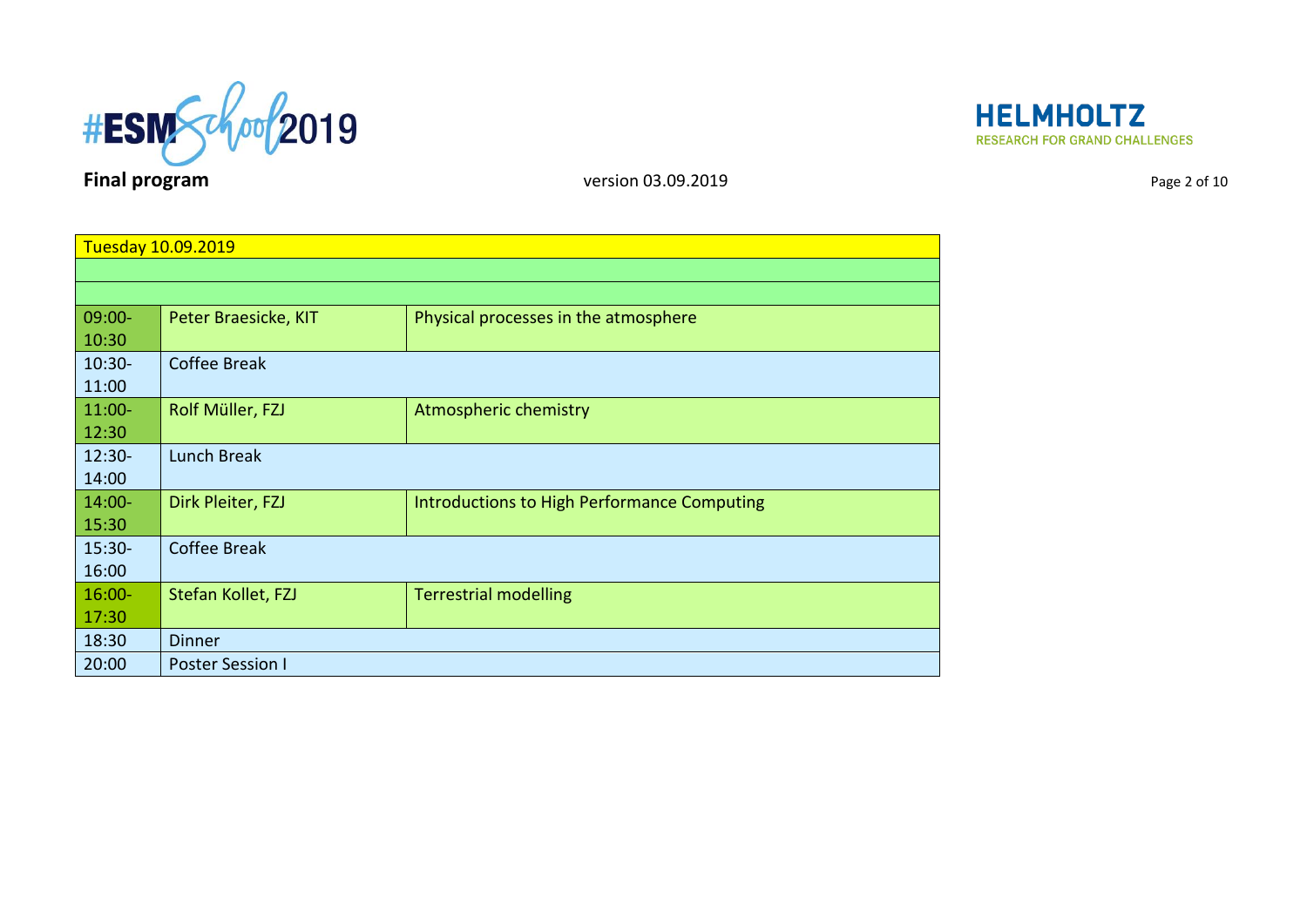



|           | <b>Wednesday 11.09.2019</b> |                                                                |
|-----------|-----------------------------|----------------------------------------------------------------|
|           |                             |                                                                |
|           |                             |                                                                |
| $09:00 -$ | Arne Biastoch, GEOMAR       | Ocean general circulation modelling                            |
| 10:30     |                             |                                                                |
| $10:30 -$ | <b>Coffee Break</b>         |                                                                |
| 11:00     |                             |                                                                |
| $11:00-$  | Joanna Staneva, HZG         | Wave modelling and coupling of waves with ocean and atmosphere |
| 12:30     |                             | models                                                         |
| $12:30 -$ | <b>Lunch Break</b>          |                                                                |
| 14:00     |                             |                                                                |
| $14:00 -$ | Nadine Wieters, AWI         | Hands-on seminar: Mini-cluster I                               |
| 15:30     |                             |                                                                |
| $15:30-$  | <b>Coffee Break</b>         |                                                                |
| 16:00     |                             |                                                                |
| $16:00 -$ | <b>Thomas Kleiner, AWI</b>  | Modelling of ice sheets and glaciers                           |
| 17:30     |                             |                                                                |
| 18:30     | <b>Dinner</b>               |                                                                |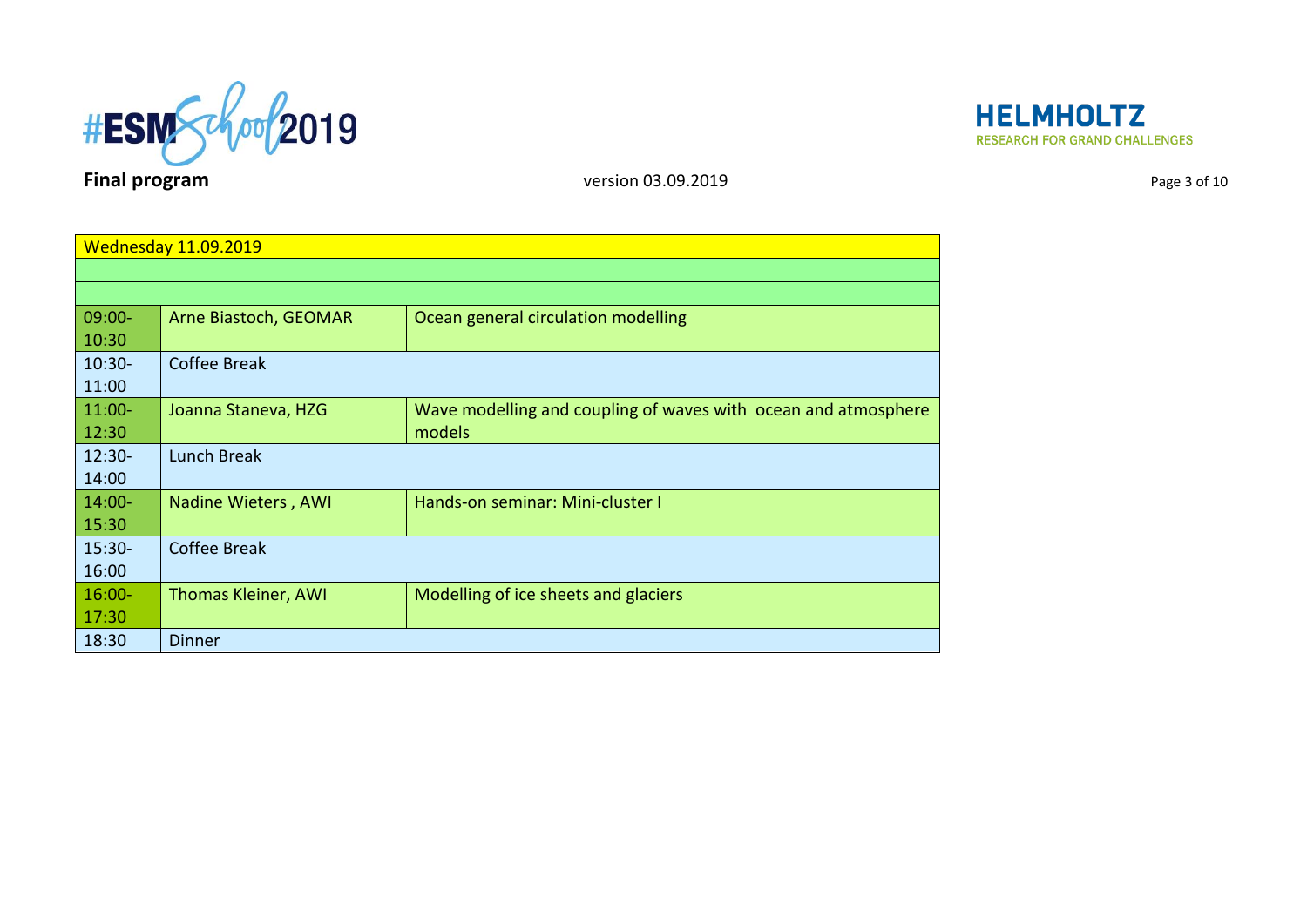



| Page 4 of 10 |  |  |
|--------------|--|--|

| <b>Thursday 12.09.2019</b> |                          |                                                    |
|----------------------------|--------------------------|----------------------------------------------------|
|                            |                          |                                                    |
|                            |                          |                                                    |
| $09:00 -$                  | David Martín Belda, KIT  | Land biosphere modelling                           |
| 10:30                      |                          |                                                    |
| $10:30-$                   | <b>Coffee Break</b>      |                                                    |
| 11:00                      |                          |                                                    |
| $11:00-$                   | Judith Hauck, AWI        | Marine biogeochemical modelling                    |
| 12:30                      |                          |                                                    |
| $12:30 -$                  | <b>Lunch Break</b>       |                                                    |
| 14:00                      |                          |                                                    |
| $14:00 -$                  | Nadine Wieters, AWI      | Hands-on seminar: Mini-cluster II                  |
| 15:30                      |                          |                                                    |
| $15:30-$                   | <b>Coffee Break</b>      |                                                    |
| 16:00                      |                          |                                                    |
| $16:00 -$                  | Mattia Righi, DLR        | Atmospheric aerosol and aerosol cloud interactions |
| 17:30                      |                          |                                                    |
| 18:30                      | Dinner                   |                                                    |
| 20:00                      | <b>Poster Session II</b> |                                                    |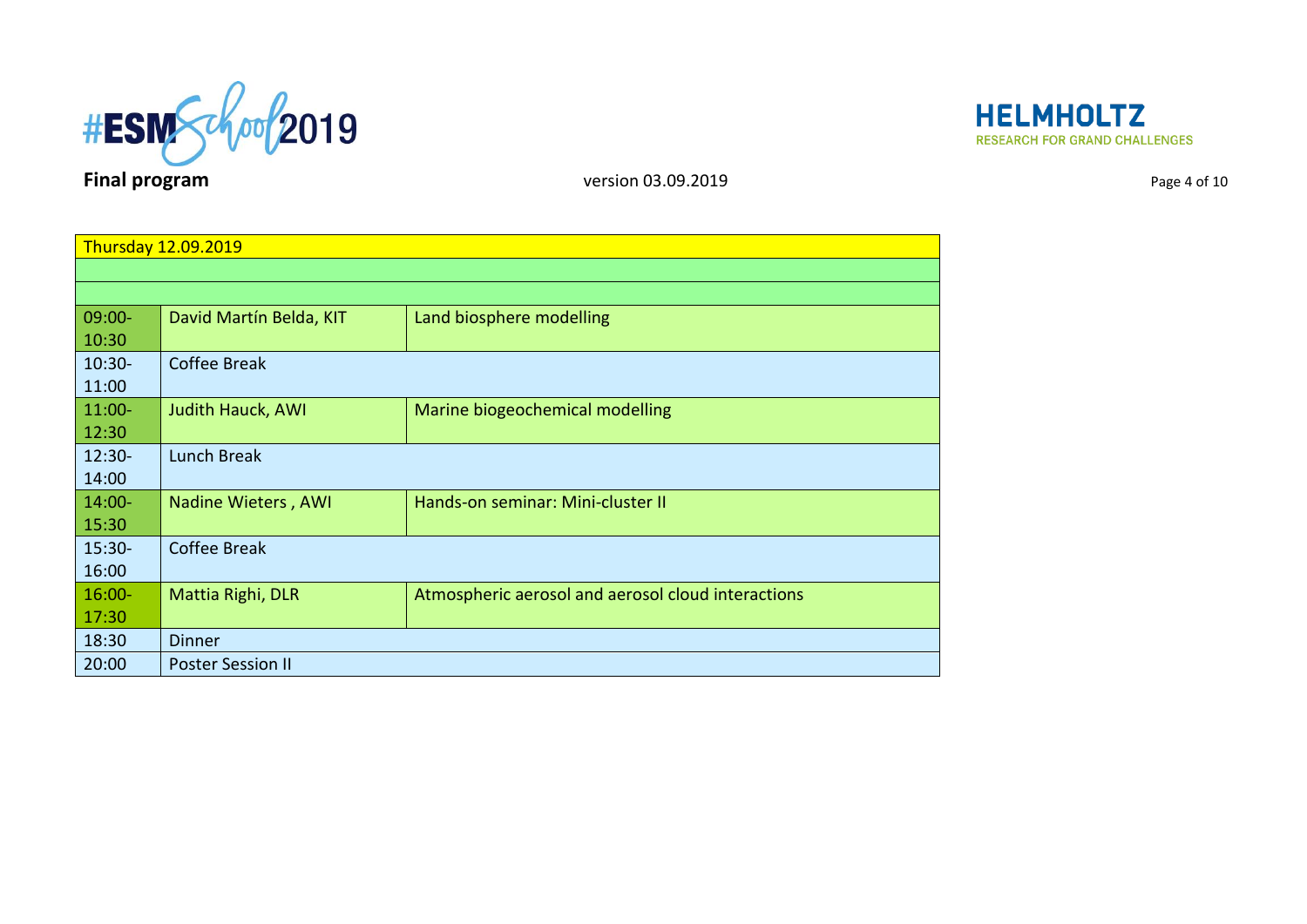



| Friday 13.09.2019  |                            |                                                                                          |
|--------------------|----------------------------|------------------------------------------------------------------------------------------|
|                    |                            |                                                                                          |
|                    |                            |                                                                                          |
| $09:00 -$<br>10:30 | Oliver Heidbach, GFZ       | Natural and anthropogenic solid Earth deformation processes<br>across scales             |
|                    | <b>Volker Klemann, GFZ</b> | Sub-to interannual deformations and sea-level change from surface<br>mass redistribution |
| $10:30-$           | <b>Coffee Break</b>        |                                                                                          |
| 11:00              |                            |                                                                                          |
| $11:00-$           | <b>Volker Klemann, GFZ</b> | Hands-on seminar: Solving the sea-level equation                                         |
| 12:30              |                            |                                                                                          |
| $12:30-$           | <b>Lunch Break</b>         |                                                                                          |
| 14:00              |                            |                                                                                          |
| $14:00 -$          | <b>Mariano Mertens</b>     | Hands-on seminar: Exercises on parallelization                                           |
| 15:30              |                            |                                                                                          |
| $15:30-$           | <b>Coffee Break</b>        |                                                                                          |
| 16:00              |                            |                                                                                          |
| $16:00 -$          | Peter Bauer, ECMWF         | <b>Extreme scale computing</b>                                                           |
| 17:30              |                            |                                                                                          |
| 18:30              | <b>Dinner</b>              |                                                                                          |

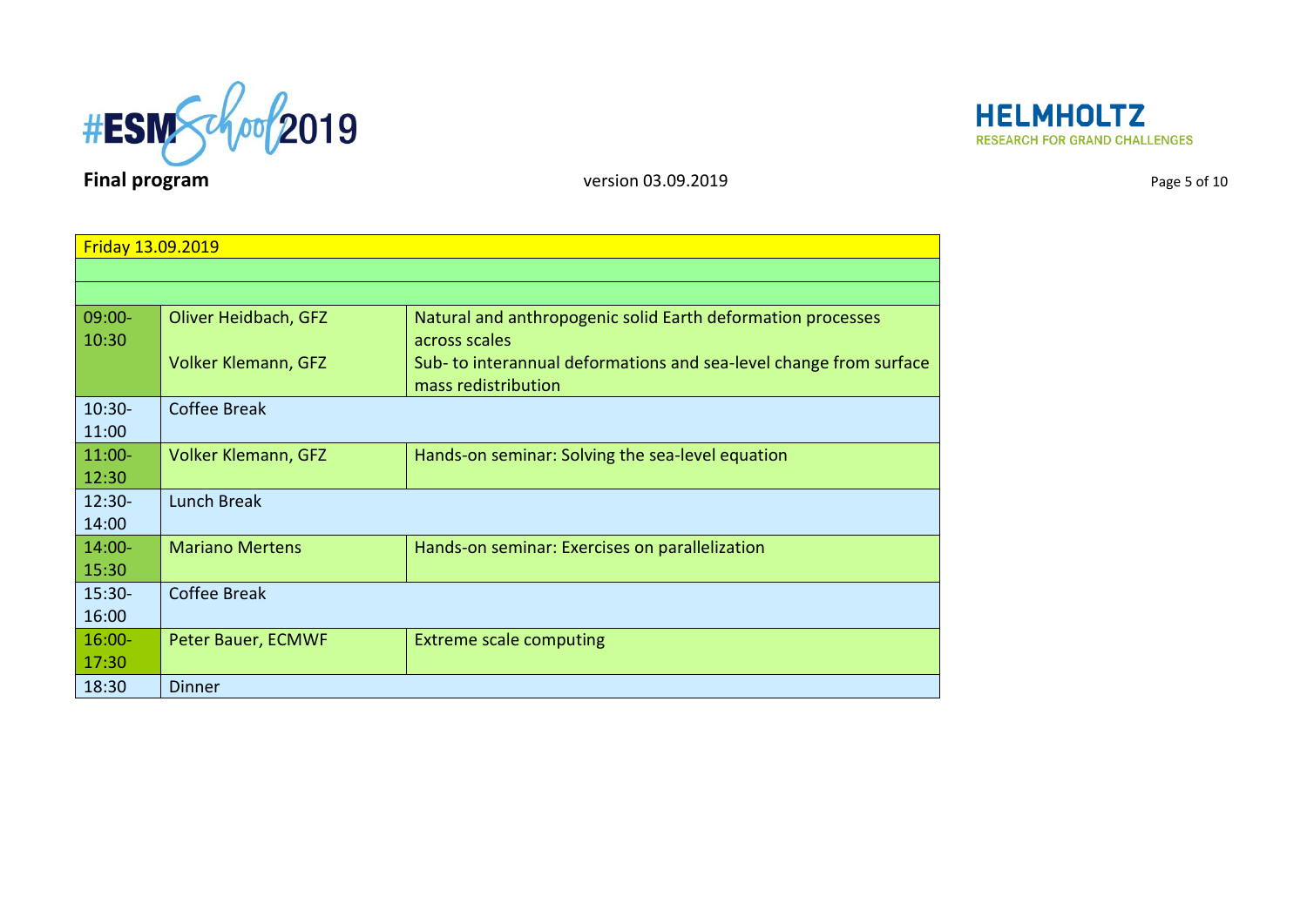



| Page 6 of 10 |  |  |
|--------------|--|--|
|              |  |  |

| Saturday 14.09.2019 |                                 |                                            |
|---------------------|---------------------------------|--------------------------------------------|
|                     |                                 |                                            |
| Chair:              |                                 |                                            |
| 09:00-              | Patrick Jöckel, DLR             | <b>Coupling of Earth system components</b> |
| 10:30               |                                 |                                            |
| $10:30-$            | <b>Coffee Break</b>             |                                            |
| 11:00               |                                 |                                            |
| $11:00-$            | Thomas Jung, AWI                | High resolution modelling in ESM           |
| 12:30               |                                 |                                            |
| $13:00 -$           | Visit Kampenwand (packed Lunch) |                                            |
| 19:00               |                                 |                                            |
| 19:00               | <b>Dinner</b>                   |                                            |

| <b>Sunday 15.09.2019</b> |                                                 |  |
|--------------------------|-------------------------------------------------|--|
| $08:30 -$                | Visit Saltmine Berchtesgarden and Salzburg      |  |
| 19:30                    | Lunch in Salzburg (Drinks are paid by yourself) |  |
| 19:30                    | Dinner                                          |  |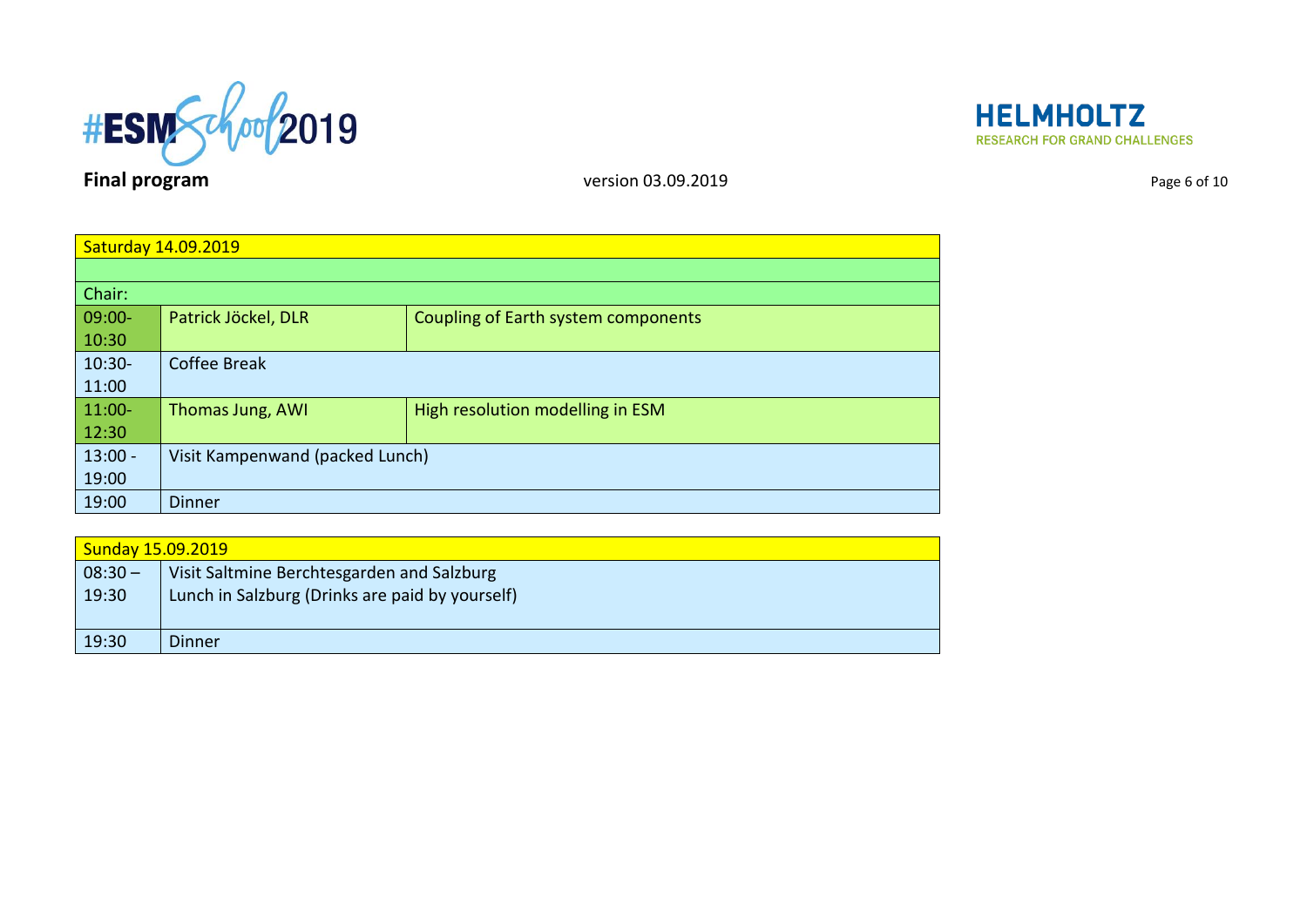



| Monday 16.09.2019 |                     |                                           |
|-------------------|---------------------|-------------------------------------------|
|                   |                     |                                           |
| $09:00 -$         | Daniela Jacob, HZG  | Challenges for regional climate modelling |
| 10:30             |                     |                                           |
| $10:30 -$         | <b>Coffee Break</b> |                                           |
| 11:00             |                     |                                           |
| $11:00 -$         | Emil Stanev, HZG    | Coastal ocean modelling                   |
| 12:30             |                     |                                           |
| $12:30 -$         | Lunch Break         |                                           |
| 14:00             |                     |                                           |
| $14:00 -$         | Nadine Wieters, AWI | Hands-on seminar: Version control         |
| 15:30             |                     |                                           |
| $15:30 -$         | <b>Coffee Break</b> |                                           |
| 16:00             |                     |                                           |
| $16:00 -$         | Lars Nerger, AWI    | Methodology of data assimilation          |
| 17:30             |                     |                                           |
| 18:30             | <b>Dinner</b>       |                                           |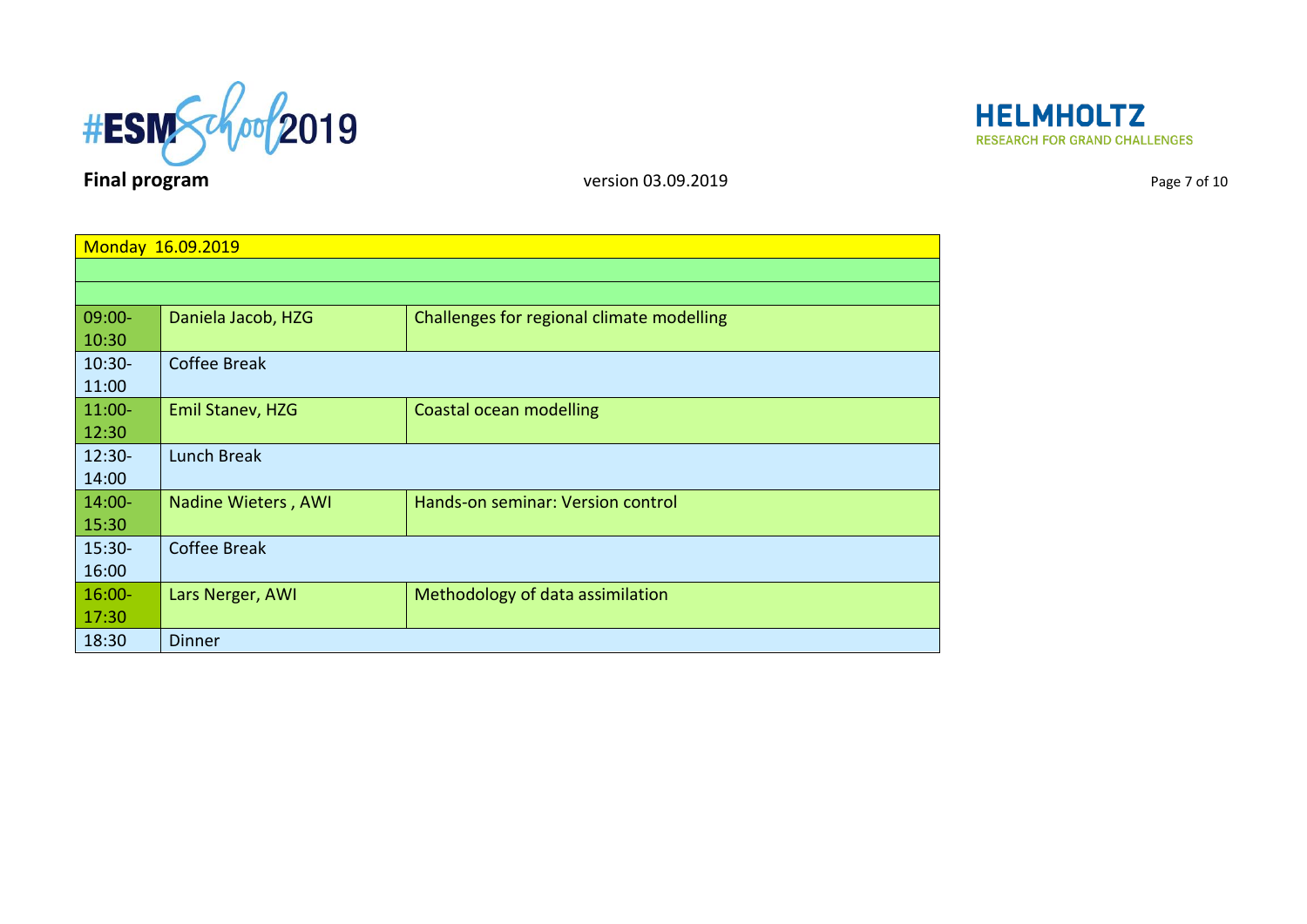

**HELMHOLTZ RESEARCH FOR GRAND CHALLENGES** 

| Tuesday 17.09.2019 |                          |                                                                  |
|--------------------|--------------------------|------------------------------------------------------------------|
|                    |                          |                                                                  |
|                    |                          |                                                                  |
| $09:00 -$          | Hendrik Elbern, FZJ      | Data assimilation and Inverse modelling in atmospheric chemistry |
| 10:30              |                          |                                                                  |
| $10:30 -$          | <b>Coffee Break</b>      |                                                                  |
| 11:00              |                          |                                                                  |
| $11:00 -$          | <b>Bastian Kern, DLR</b> | On-line diagnostics                                              |
| 12:30              |                          |                                                                  |
| $12:30-$           | <b>Lunch Break</b>       |                                                                  |
| 14:00              |                          |                                                                  |
| $14:00 -$          | Jan Saynisch, GFZ, tbc   | Hands-on seminar: Variational data assimilation                  |
| 15:30              |                          |                                                                  |
| $15:30-$           | <b>Coffee Break</b>      |                                                                  |
| 16:00              |                          |                                                                  |
| $16:00 -$          | Mojib Latif, GEOMAR      | Climate variability and predictability, current status of IPCCC  |
| 17:30              |                          | simulations                                                      |
| 18:30              | <b>Dinner</b>            |                                                                  |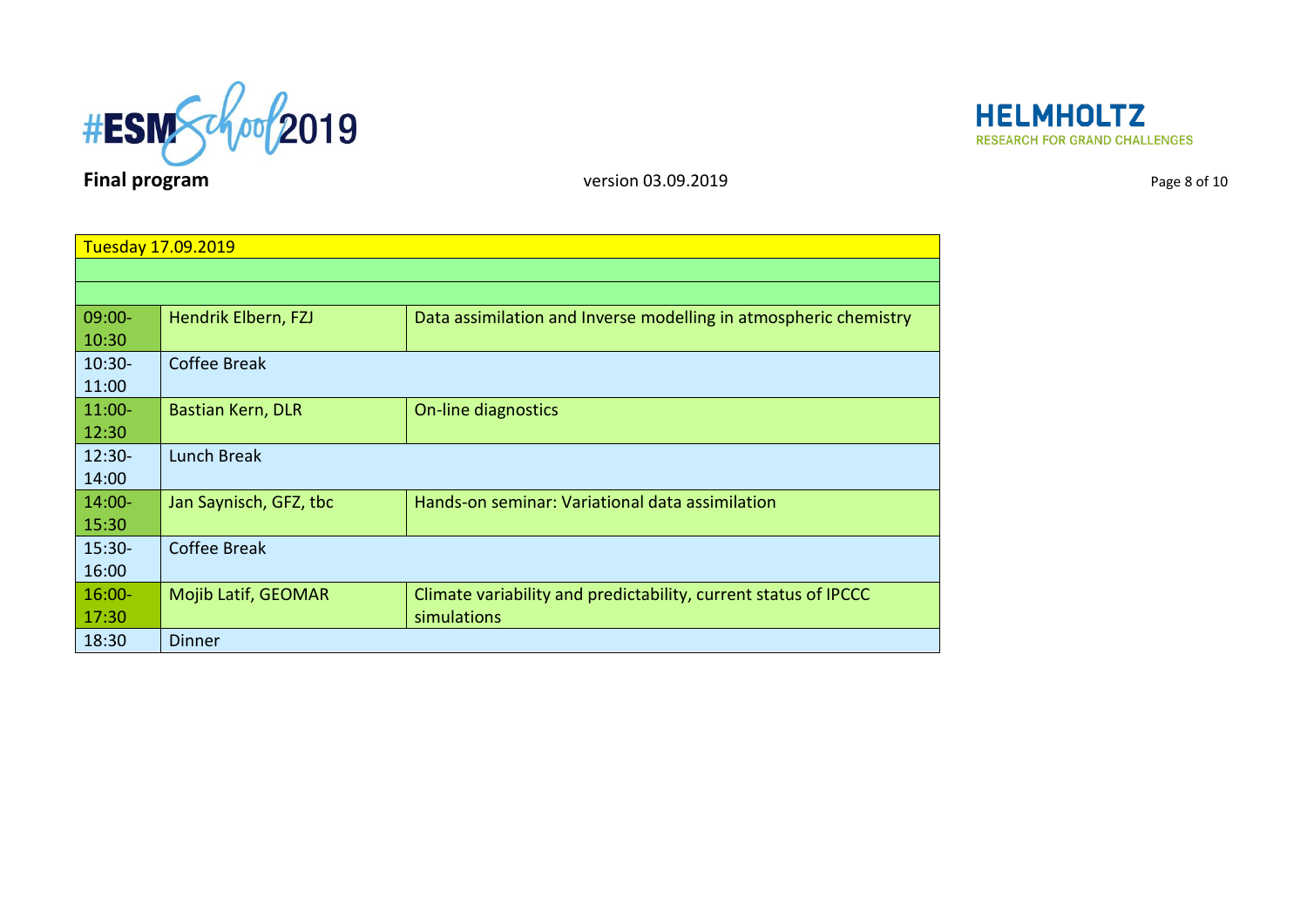

**HELMHOLTZ RESEARCH FOR GRAND CHALLENGES** 

| <b>Wednesday 18.09.2019</b> |                             |                                                               |
|-----------------------------|-----------------------------|---------------------------------------------------------------|
|                             |                             |                                                               |
|                             |                             |                                                               |
| 09:00-                      | Luisa Cristini, AWI         | Project management                                            |
| 10:30                       |                             |                                                               |
| $10:30-$                    | <b>Coffee Break</b>         |                                                               |
| 11:00                       |                             |                                                               |
| $11:00-$                    | <b>Mariano Mertens, DLR</b> | <b>Transport and climate</b>                                  |
| 12:30                       |                             |                                                               |
| $12:30 -$                   | <b>Lunch Break</b>          |                                                               |
| 14:00                       |                             |                                                               |
| $14:00 -$                   | Axel Lauer, DLR             | Post processing and data analysis                             |
| 15:30                       |                             |                                                               |
| $15:30-$                    | <b>Coffee Break</b>         |                                                               |
| 16:00                       |                             |                                                               |
| $16:00 -$                   | Jennifer Schröter, KIT      | Sensitivities in atmospheric models: time slice vs. transient |
| 17:30                       |                             | simulations                                                   |
| 18:30                       | <b>Dinner</b>               |                                                               |
| 20:00                       | Social Event                |                                                               |